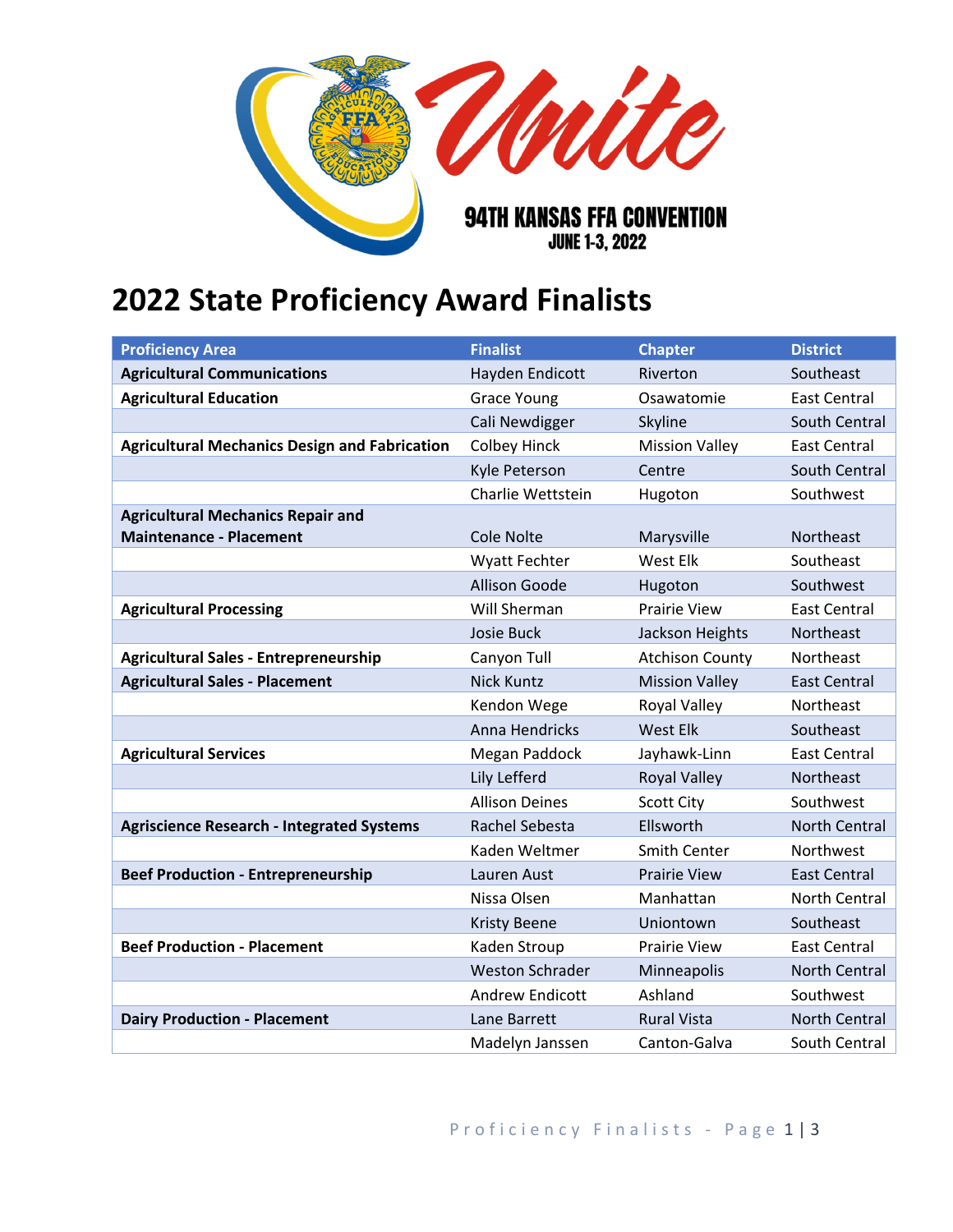| <b>Diversified Agricultural Production</b>     | Karlie Albright                          | <b>Royal Valley</b>    | Northeast           |
|------------------------------------------------|------------------------------------------|------------------------|---------------------|
|                                                | <b>Tanner Stuchlik</b>                   | Centre                 | South Central       |
|                                                | Cody Wille                               | Iola                   | Southeast           |
| <b>Diversified Crop Production -</b>           |                                          |                        |                     |
| Entrepreneurship                               | Megan Paddock                            | Jayhawk-Linn           | East Central        |
|                                                | <b>Isaac Utz</b>                         | Holton                 | Northeast           |
|                                                | <b>Ben Russell</b>                       | South Haven            | South Central       |
|                                                |                                          | Washington             |                     |
| <b>Diversified Crop Production - Placement</b> | Coy Stamm<br><b>Colton Miller</b>        | County<br>Renwick      | North Central       |
|                                                |                                          |                        | South Central       |
|                                                | Noah Wiley                               | Labette County         | Southeast           |
| <b>Diversified Horticulture</b>                | Rebekah Vague                            | Ellsworth              | North Central       |
| <b>Diversified Livestock Production</b>        | Cassidy Chase                            | Oxford<br>Ellsworth    | South Central       |
|                                                | <b>Tucker Huseman</b>                    |                        | North Central       |
|                                                | <b>Delaney New</b>                       | Holton                 | Northeast           |
|                                                | Jacob Bell                               | Hugoton                | Southwest           |
| <b>Equine Science - Entrepreneurship</b>       | Jenna Milford<br><b>Emmilie McNeely-</b> | Eudora                 | <b>East Central</b> |
|                                                | Losey                                    | Doniphan West          | Northeast           |
|                                                | Corbin Wilkinson                         | <b>Scott City</b>      | Southwest           |
| <b>Equine Science - Placement</b>              | <b>Maxwell Douglass</b>                  | Paola                  | East Central        |
|                                                | <b>Reese Byers</b>                       | Renwick                | South Central       |
|                                                |                                          | Washington             |                     |
| Fiber and/or Oil Crop Production               | Alyssa Kern                              | County                 | North Central       |
|                                                | <b>Kari Perkins</b>                      | Labette County         | Southeast           |
| <b>Forage Production</b>                       | Ella Pachta                              | <b>Republic County</b> | North Central       |
|                                                | <b>Isaac Utz</b>                         | Holton                 | Northeast           |
|                                                | Jay McClure                              | Hugoton                | Southwest           |
| <b>Forest Management and Products</b>          | <b>Garrett Collins</b>                   | Holton                 | Northeast           |
| <b>Goat Production</b>                         | <b>Baylee Newberry</b>                   | Wellington             | South Central       |
|                                                | Aidan Bartholomew                        | Erie                   | Southeast           |
|                                                | Shea Robertson                           | Hugoton                | Southwest           |
| <b>Grain Production</b>                        | Luke Elkinton                            | Paola                  | <b>East Central</b> |
|                                                | Emma Albers                              | Doniphan West          | Northeast           |
|                                                | <b>Justin Nickel</b>                     | Goessel                | South Central       |
| <b>Landscape Management</b>                    | Rebekah Vague                            | Ellsworth              | North Central       |
|                                                | <b>Matthew Pryce</b>                     | Wellington             | South Central       |
|                                                | Chloe Sell                               | Iola                   | Southeast           |
| <b>Nursery Operations</b>                      | <b>Riley Graber</b>                      | Goessel                | South Central       |
| <b>Outdoor Recreation</b>                      | Mickelly Soyez                           | Marion                 | South Central       |
| <b>Poultry Production</b>                      | Christopher Cain                         | <b>Mission Valley</b>  | <b>East Central</b> |
|                                                | Mikayla Dibben                           | Junction City          | North Central       |
|                                                | Ember Kinsch                             | Riverton               | Southeast           |